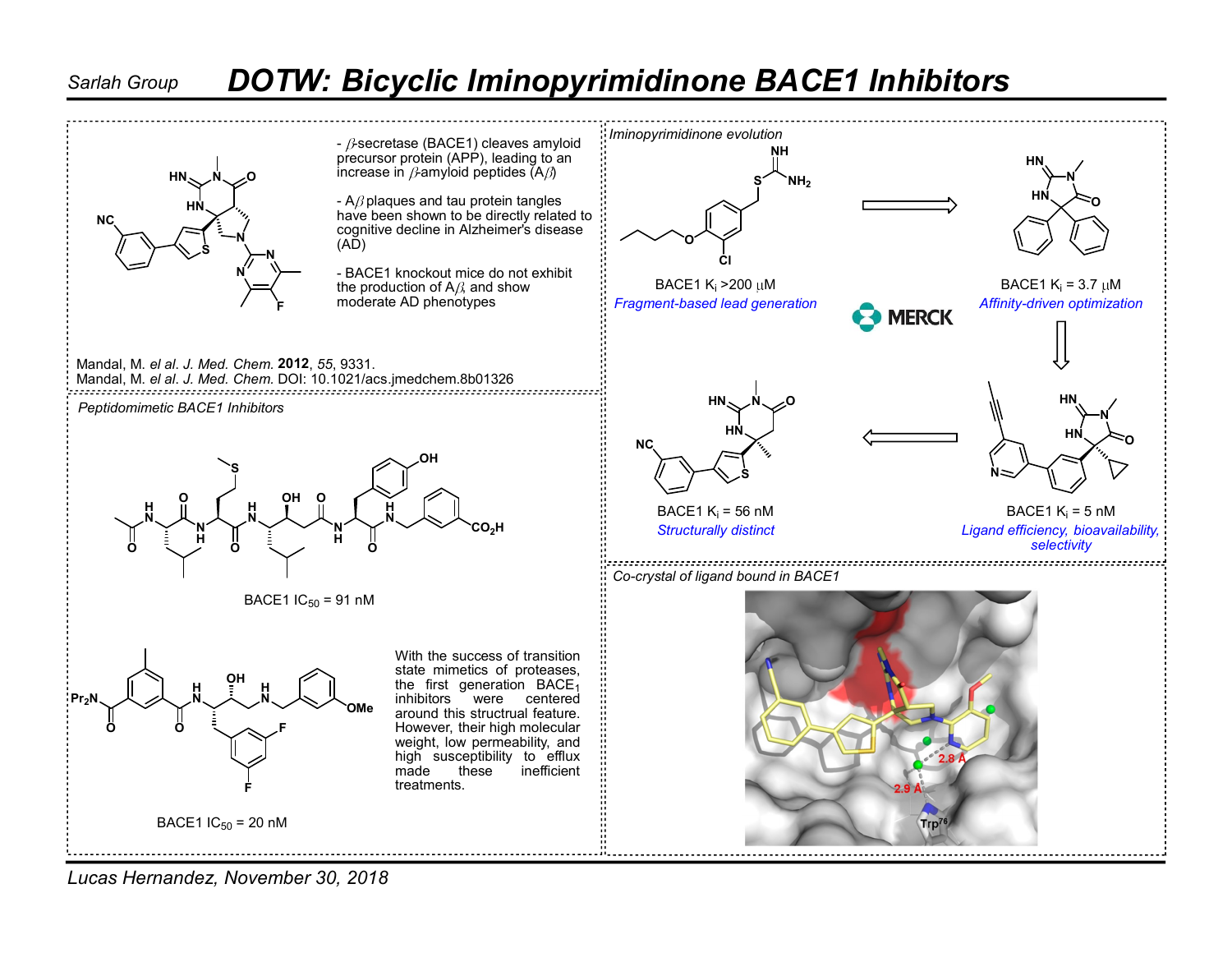## Sarlah Group DOTW: Bicyclic Iminopyrimidinone BACE1 Inhibitors







| $\mathsf{Rat\, AUC}_{0\text{-6h}}$<br>$(\mu M.hr)$ |    | cpd $R^1$             | $R^2$ | R <sup>3</sup> | MW (ClogP) | BACE1 K <sub>i</sub><br>(nM) | CatD/<br>BACE1 |  |
|----------------------------------------------------|----|-----------------------|-------|----------------|------------|------------------------------|----------------|--|
|                                                    | A  | H                     | H     | Н              | 428 (2.7)  | 8                            | 23             |  |
| n.d.                                               | B  | H                     | H     | OMe            | 458 (3.1)  | 3                            | 42             |  |
|                                                    | C. | H                     | H     | <b>CN</b>      | 454(2.3)   | 6                            | 39             |  |
|                                                    | D  | H                     | - F   | H              | 446 (2.9)  | 6                            | 15             |  |
| n.d.                                               |    | E OMe H               |       | H              | 458 (3.5)  |                              | 89             |  |
|                                                    |    | $F$ CF <sub>3</sub> H |       | H              | 496 (3.7)  | 64                           | n.d.           |  |
|                                                    |    |                       |       |                |            |                              |                |  |



| cpd | R <sup>1</sup> | MW (ClogP) | BACE1 $K_i$<br>(nM) | CatD/<br>BACE1 | Rat $AUC_{0-6h}$<br>$(\mu M.hr)$ | brain 6 h<br>$(\mu M)$ | brain/plasma | rat PBB<br>(% unbound) |
|-----|----------------|------------|---------------------|----------------|----------------------------------|------------------------|--------------|------------------------|
|     | H              | 429(1.9)   |                     | 28             | 2.0                              | 0.058                  | 1.0          | 2.2                    |
| В   | F              | 447(2.1)   | 4                   | 94             | 31                               | 0.463                  | 0.1          | 2.4                    |
| С   | CI             | 464(2.6)   |                     | 81             | 90                               | 0.965                  | 0.1          | 0.4                    |
| D   | Me             | 443(2.4)   | 9                   | 67             | 111                              | 0.232                  | < 0.1        | n.d.                   |



<sup>1.0</sup> 2.2 Prevents CYP3A4 Time-Dependent Inhibition